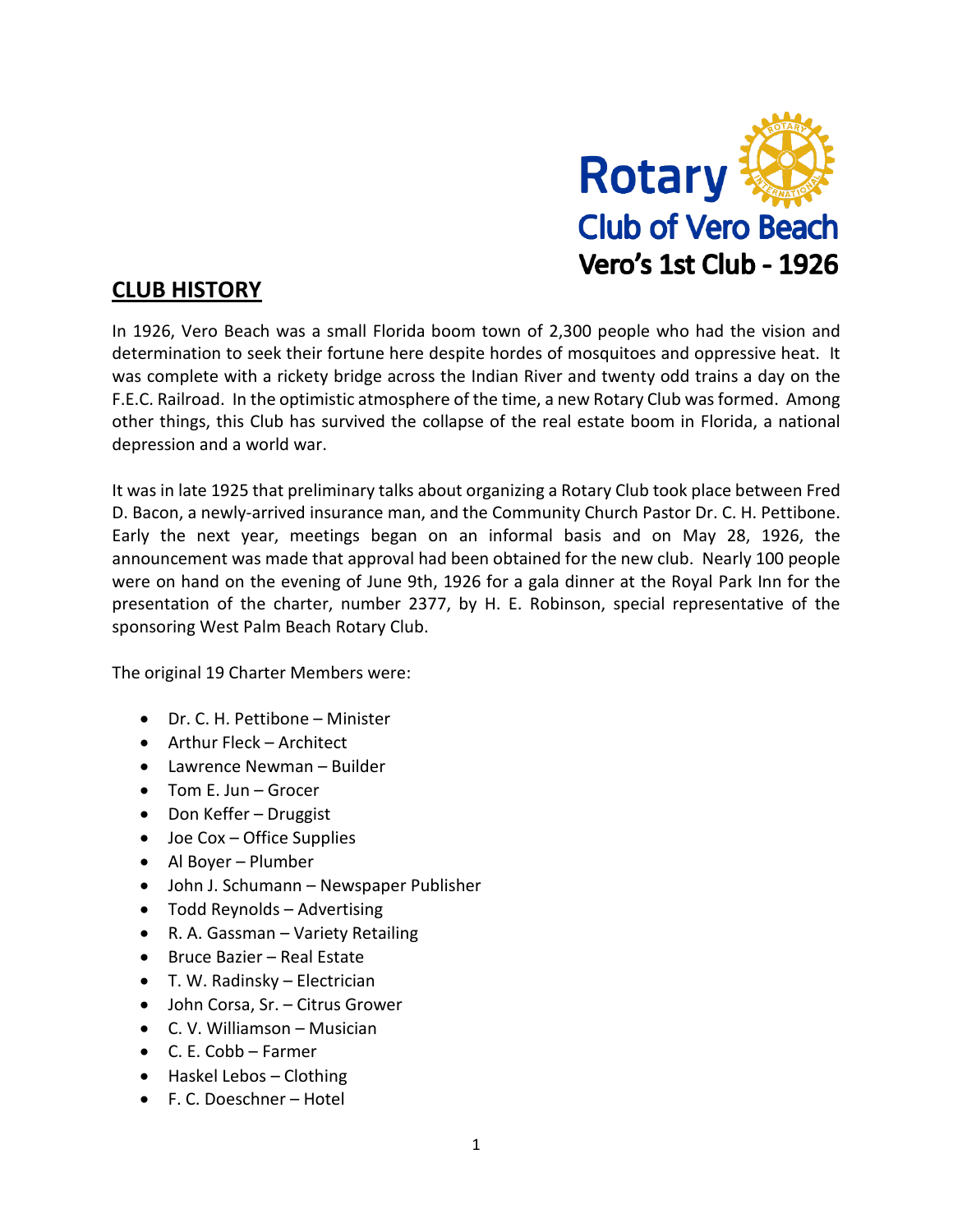- E. G. Thatcher Chamber of Commerce
- Fred O. Bacon Insurance

The last living charter member, J. J. Schumann, passed away in October of 1989.

The members of the early Club took the attendance requirement very seriously. Tom Radinsky and Tom Jun completed 1,000 weeks of perfect attendance in 1945, and celebrated the Silver Anniversary of Rotary in Vero Beach with 25 years of unbroken attendance. Among others with outstanding attendance records were Charles Jewett (who attended for 43 years without missing a meeting), and Ralph Sedgwick (who did not miss a meeting from the time he joined the Club in 1932 until his death in 1984 ... more than 52 years of perfect attendance). In fact, Ralph had better than perfect attendance. Anticipating a trip to Jacksonville on Children's Home Society business, he made up in advance for the Friday meeting that took place following his death.

The record holder in Vero Beach is Wes Carroll, who had 52 years of perfect attendance.

In its first year, the Club recorded eight consecutive weeks of 100 percent attendance. In October 1930, the Club won second place for attendance in all of Rotary International. Attendance for January 1935 averaged over 98 percent. In 1942, Vero Beach won second prize in the attendance contest at the R. I. convention in Toronto.

The Club first met at the Royal Park Inn, a new and elegant landmark of the town at that time. In the years that followed, meetings have been held in a number of locations, the second being the Community Church. The luncheon tab at that time was 50 cents, and the women of the church prepared and served the meals. Later, high school students were given time off to come and serve the luncheon which the women prepared. In 1932, in the depths of the great depression, times were hard for the Club and its members. The Club was unable to meet its semi-annual international assessment and had to request an extension of time. The dues were also reduced to \$1.00 per quarter. In 1936, the price of the Rotary luncheon skyrocketed 20% to 60 cents. In 1980, the lunch tab was \$5.00 at the Sheraton Regency. And by 1989, the tab had reached \$9.00 at the Vero Beach Inn, formerly Sheraton Regency.

The old Community Church was a handsome Spanish-style building, but it has been replaced by a more modern sanctuary. Similarly, the Royal Park Inn, which was also the scene of meetings in the 60's, and also a very handsome building, has been replaced by the modern Royal Park Condominium.

Other meeting places have included:

- Mac's Kitchen
- Windswept Hotel (at the present location of the Holiday Inn Oceanside)
- Parkway Hotel (now Old Court Square)
- Vero Beach Women's Club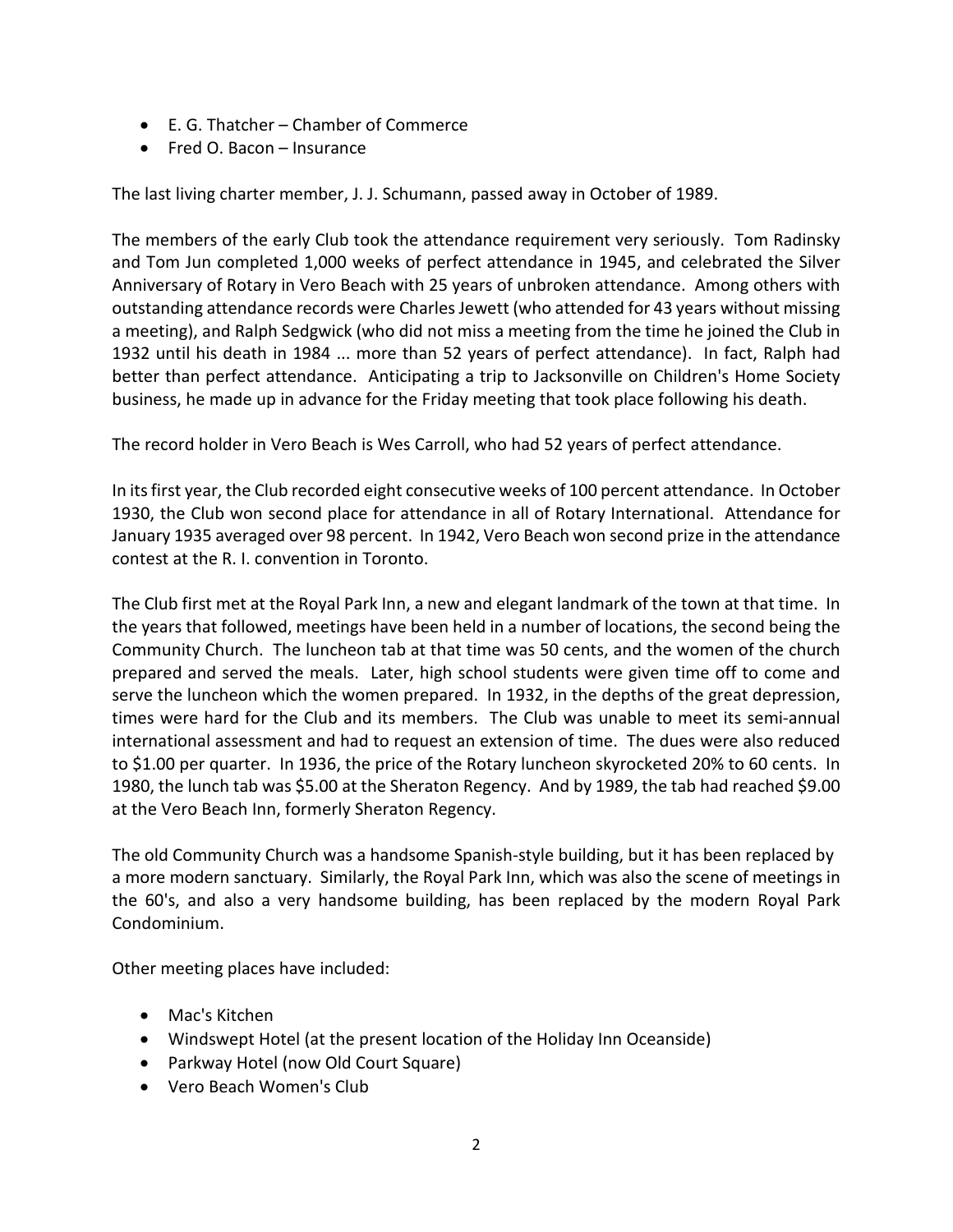- Masonic Lodge (where Rotarian and former restauranteur Ralph Galvin supervised the meal preparation)
- Del Mar Hotel (now a parking lot west of Indian River Federal)
- Riviera Restaurant
- The Hut (which became Bahama Joe's, and then was subsequently demolished)
- Holiday Inn Oceanside
- Ocean Grill
- Vero Beach Yacht Club
- Ramada Inn
- Driftwood Hotel (Cervantes Dining Room)
- Sheraton Regency Hotel
- Holiday Inn Oceanside
- Riomar Bay Yacht Club
- Quail Valley River Club

Our Club is now meeting at the Vero Beach Yacht Club, where we have been meeting since August 2013.

Following below is an outline of some of the community service projects with which our Club has been involved since the Club was established in 1926:

- $\triangleright$  One of the Club's first official acts in 1926 was to join with other local organizations in contributing to a **relief fund for sufferers in the flooded Mississippi Valley**.
- In 1928, the Club helped with the **formation of a junior baseball league**, and the following year began many years of **active work with the Boy Scouts when Troop 50 was organized under Rotary sponsorship** and leadership.
- During the 1930's, those attending Rotary Christmas parties brought **gifts to be distributed to needy families**.
- A **vocational library for Vero Beach High School** was established by the Club in 1937.
- Two years later the **Student Loan Fund** was adopted by Vero Beach Rotary. This revolving loan fund helped numerous college students over a period of many years.
- $\triangleright$  In 1941, a continuing vocational service program was started, with many **Club members speaking at the high school to acquaint students with vocations**. Essays on vocations were prepared by students and the best essays won cash prizes for their authors. The winners were guests of the Club during luncheon meetings.
- During the Second World War, Rotarians helped with the **blood bank and war bond drives**. Up to April 30, 1943, Vero Beach Rotary had sold \$65,150 worth of war bonds, double the Club's quota.
- Sponsorship of a **vision correction program for under-privileged children** was adopted In 1947. Funds for this and other projects were provided largely by the Club's First Annual Minstrel Show. By 1949, the third annual minstrel show netted \$1,100.
- When Rotarian Prescott Gardner offered to donate half the cost of a **new Youth Center Building** if the community would raise the other half, Rotary led the way in a successful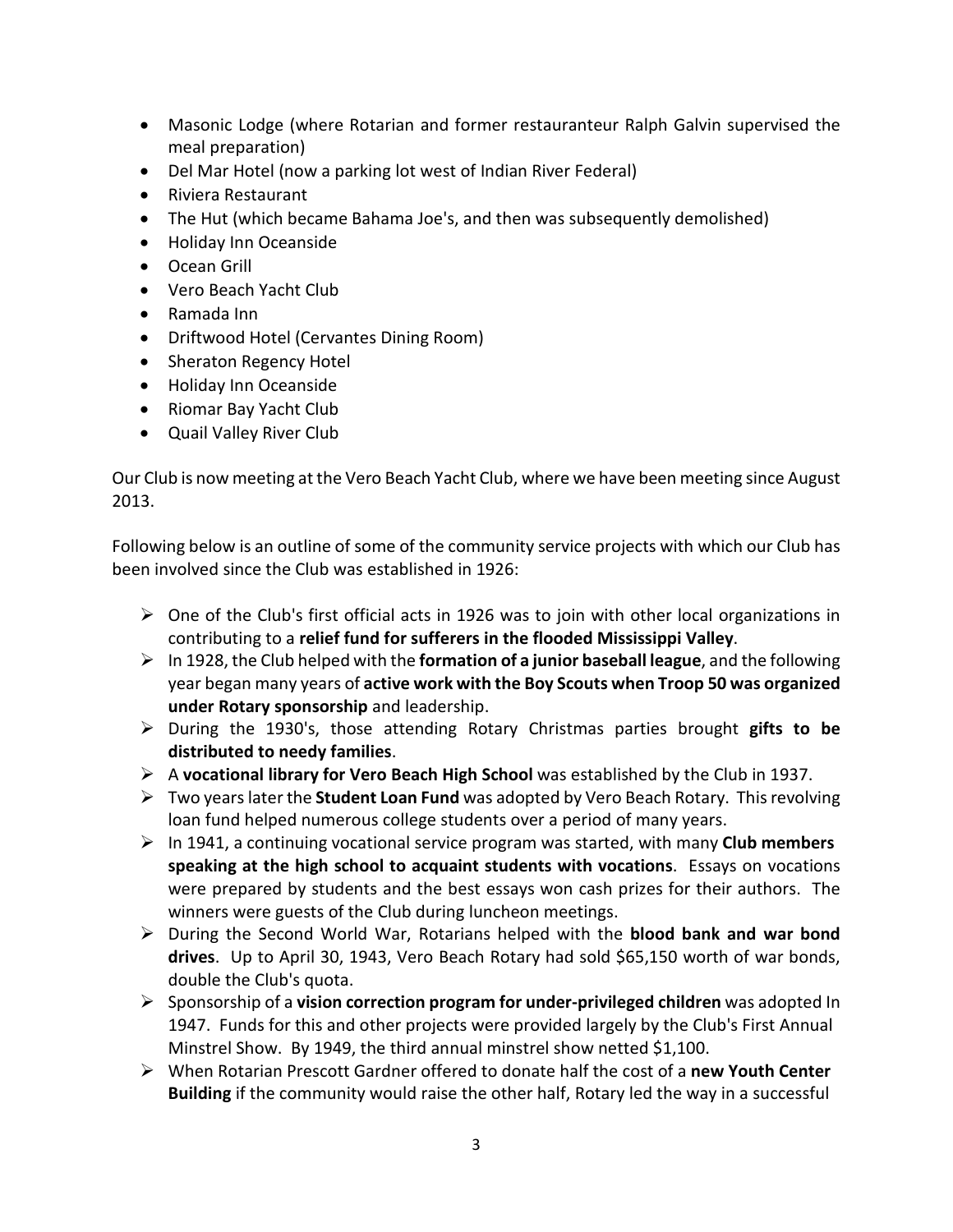fund campaign. The building was completed in the early 1950's.

- In 1952 and 1953, **the Wheel Club, Iater to become Interact, was formed** at Vero Beach High School. During these years, funds were provided for purchase of eye glasses and dental care for needy children. The vocational library at the high school was greatly expanded by the Club.
- $\triangleright$  In the early 1950's, the Club contributed \$1,000 for a cabin at the district Boy Scout camp, and the idea of **a Community Chest or United Fund had its beginnings among Rotarians**.
- In 1960, a successful project was conducted which saw Rotarians **delivering Four-Way Test plaques to businesses** throughout Vero Beach. The meaning of the test was explained to businessmen, and their cooperation in using the test in conducting their business was requested.
- Work was begun in the early 1960's on a project to **raise funds for a community swimming pool**, the monies later being used for the YMCA pool facilities.
- In 1961, the **Pleasant Ridge school for exceptional children received a face-lift** including painting and repairs to the exterior by Rotarians.
- The **Scholarship Foundation of Indian River County was started by our Club**. Dan Richardson and other members of the Vero Beach Rotary Club gave birth to the concept of a locally-funded scholarship organization in 1964. Seeing a need for a dedicated effort, we partnered with Dollars for Scholars, a fledgling foundation headquartered in New England and affiliated with Scholarship America. The national organization offered a guiding umbrella, but let local leaders set their own direction and keep the dollars they raised to benefit their own local scholars. Through hard work, dedication and, most importantly, a very generous community, the local organization grew into one of the largest Dollars for Scholars' chapters in the country, supporting over 50 students each year. However, in 2013, Scholarship America imposed new centralized systems and process requirements for all Dollars for Scholars' chapters. Concluding that these changes would adversely impact the core mission of supporting local students with local dollars, Dollars for Scholars disaffiliated from the national organization and changed its name to Scholarship Foundation of Indian River County. Our Club continues to support this program today, providing many thousands of dollars for the college education of our youth in Indian River County.
- In 1967, our Club became actively involved with the **RSVP program of Rotary International** by sending ourfirst student to Europe. Other young people have, in ensuing years, received a year's study abroad while staying with a Rotary family. In turn, foreign students have been hosted in Vero Beach by families of Rotarians.
- The **Vero Beach Mutual Concert Association** and the **Citizens Scholarship Association** were projects established by the Rotary Club of Vero Beach in the late 60's, also providing active service to the community.
- During this timeframe, our Club also provided generous **support to the Girl Scouts**, such as covering maintenance, utilities and insurance expenses for their Little Hut.
- Other projects of the '60's and '70's included sending four cartons of **school books to Africa**, providing **financial aid to a hospital in Bangladesh**, **operating a welfare fund** in cooperation with the county welfare department, and **donating books to the county library** by Rotarians on their birthdays.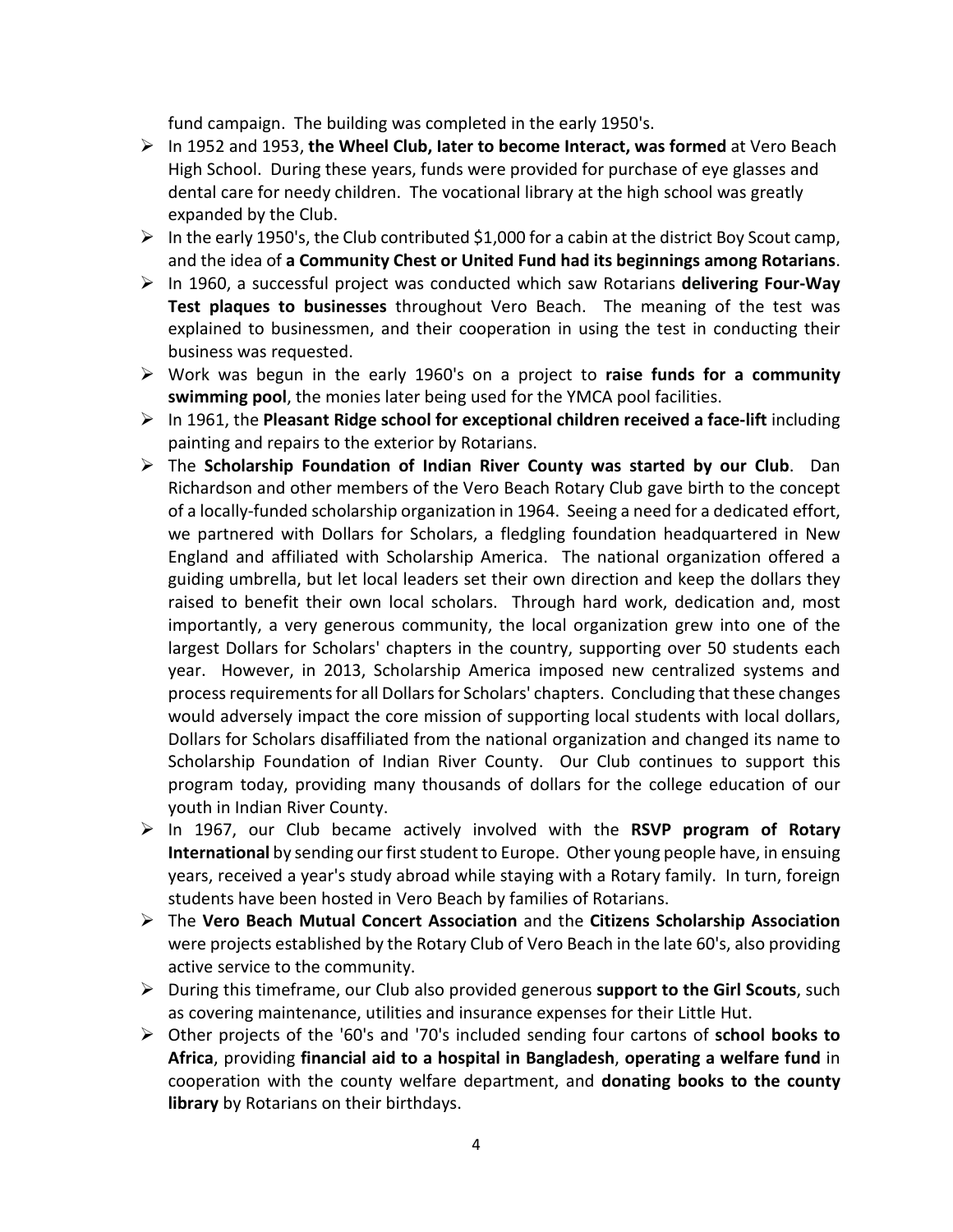- The first **Rotary Home Show** was held in 1970 and was the Club's primary fundraising project until 1980.
- Rotary of Vero Beach **designed and funded a picnic shelter at South Beach** in 1971, and in 1973 gave nearly \$2,000 for the purchase of the **"jaws of life" device for the fire department for rescuing persons** trapped in wrecked automobiles. It was the largest single contribution ever made to the fire department.
- On September 26, 1972, our Club sponsored **the formation of the Rotary Club of Vero Beach West**. The Charter members of the new Club were comprised of members of our Club. The Charter of the new Club was presented at a gala banquet at the Holiday Inn West. Rotary West beca0me very active in service to the community. In 1989, the **West Club sponsored the formation of the Rotary Club of Vero Beach Sunrise**. The West Club subsequently became the Treasure Coast Club, and then eventually dissolved after the members elected to become members in clubs that it had sponsored or in other existing IRC Rotary Clubs. Also, in 1987, the **Rotary Club of Vero Beach sponsored the Rotary Club of Sebastian**.
- Our Club **started a Rotary Homestay Program in 1975**. The successful and long-lasting program is ongoing today, and we celebrated its 44th anniversary in January 2019. The first Homestay was initiated primarily due to the proximity of Rotary's International Assembly, which was then held in Boca Raton. Every year since 1975, local Rotarians from all five IRC clubs invite District Governors-Elect from other countries to stop in Vero Beach on their way to the international convention now held in San Diego. Between ten to twenty visiting DGE's and their partners stay as guests in local Rotarians' homes, and visit our local attractions while enjoying the friendship and hospitality typical of Rotarians everywhere. Resulting friendships have lasted a lifetime.
- Other projects in the 1970's included providing funds and supervision for **construction of a baseball field for the youth of Gifford**, and the **purchase of a lighted sign for listing coming events at the Vero Beach Community Center**.
- In 1976, the Club sent **relief funds to those who suffered devastating losses from an earthquake in Guatemala**.
- In 1977, the Club commenced its first **Musical Extravaganza fundraiser at the Riverside Theatre**.
- $\triangleright$  1979-80, Rotary International's 75th Anniversary was a busy year for the Club. The Club sponsored a n**ursing scholarship at Indian River Community College** and **donated eight paddle fans to Middle Seven School** which helped in days of energy crisis. In addition, the Club contributed **uniforms for the High School Band** and **supported one student to go to Washington, D.C.**, for the 10th Congressional Intern Program. Aside from these local projects, the Club **donated \$1,485 to the Rotary International 3-H Program** (3-H stands for "Health, Hunger and Humanity").
- $\triangleright$  The Club increased its assistance to the community in 1980-81 with donations including a sophisticated \$**2,500 Kinetron exercise machine purchased for the Sunshine Physical Therapy Center**. This year, several "ladies days" were held and background music at the beginning of meetings was begun.
- A **Student of the Month program** was started in 1981-82, recognizing outstanding students from Vero Beach High School and St. Edward's Upper School. The Club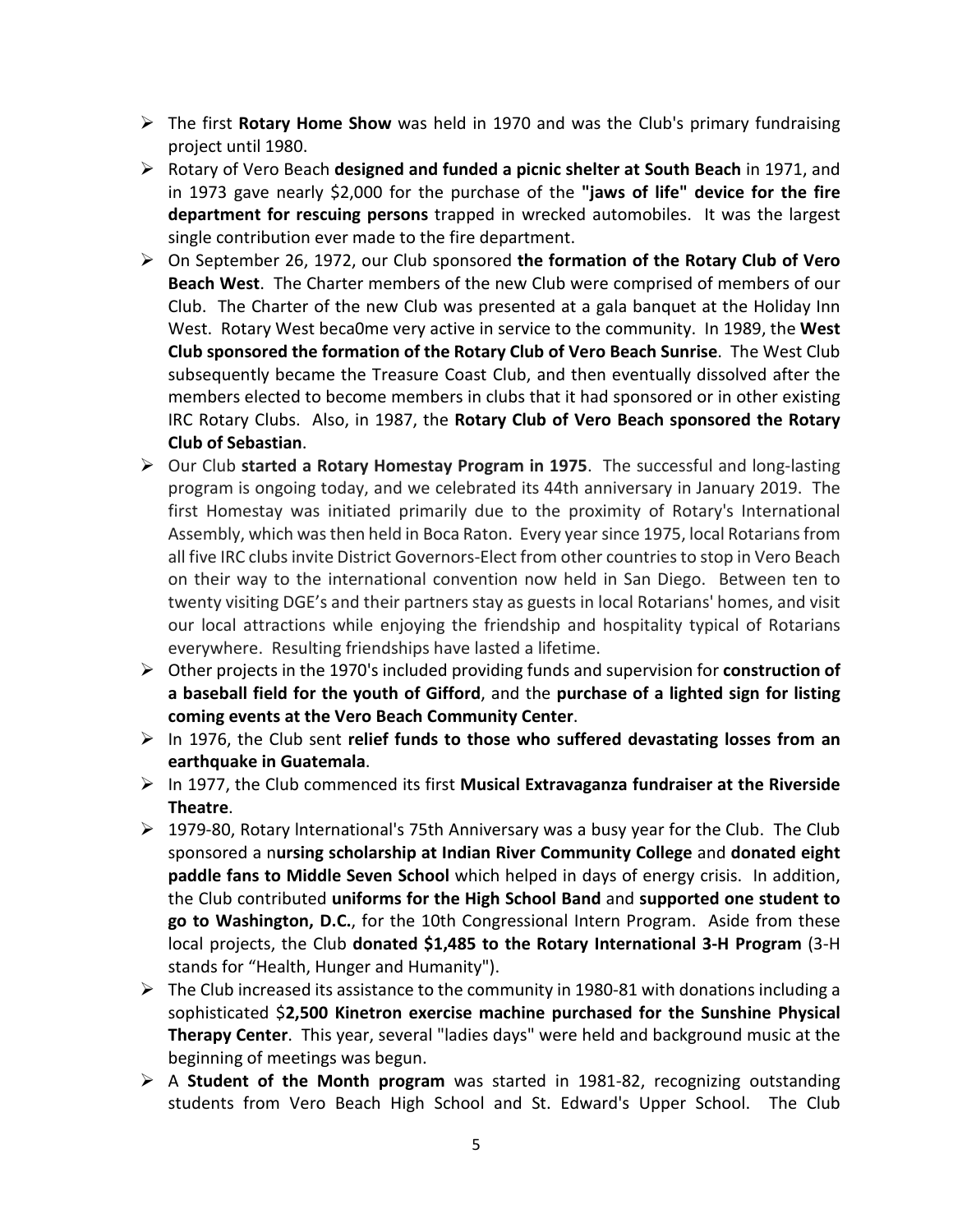nominated its first candidate, Donna Milonavich, as a successful candidate for a Rotary Foundation scholarship. She studied the flute in England.

- Two projects were started in 1984-85: the **food concession at the annual Vero Beach Art Club show** and **monthly recognition of outstanding school teachers**. Other events that year included a **river front cleanup** and a Club auction of donated items.
- $\triangleright$  Establishment of a scholarship fund and celebration of the Club's 60th anniversary highlighted 1985-86. That year the **system was started for prepaying meals** on a quarterly basis, eliminating congestion at the check-in table and providing the Club with an increased revenue source.
- A **soup kitchen in Gifford** was started under Rotary leadership in 1987-88, a project which attracted much community support. A **golf tournament** became the Club's major fundraising project that year.
- **Contributions** were made annually in the '80's **to the Irwin Waite Penny Fund** and to youth facilities such as the **Florida Sheriff's Association Boys Ranch and Girls Villa**. The Club also remained in close contact with the Interact Club and provides it with partial financial support.
- For many years since this time period, the Club has participated in and rendered **support to the Special Olympics**, a track and field meet for the handicapped. **Donations were made to Rotary's Club Florida** and for **building cabins and other facilities for the Reaching Out to Cancer Kids (ROCK Camp) Program**.
- **Our Club welcomed its first women members in March 1989**. Realtor Linda Hayes, Accountant Linda Parrish and Travel Advisor Trish Scattergood were inducted together in a ceremony attended by District Governor Phil Gaarder. Their respective sponsors were Club President Bruce McIntyre, Club Treasurer Reese Brackins and Past Club President Keith Wright-Osment.
- In 1992, The **Vero Beach Rotary Charities Foundation was formed** as our Club's 501(c)3 organization. VBRCF began with \$12,500 in assets, and continues to benefit and serve non-profit organizations in our community. A Club tradition is to have Club members donate funds on birthdays and anniversaries, and many of our Rotarians continue to generously comply. Today, our Foundation has over \$250,000 in assets and has made grants to 45+ local charitable organizations totaling well over \$120,000. Oversight of Foundation funds is provided by a Board of Trustees, all of whom are members of and elected by our Club.
- $\triangleright$  In 1994-95, Past District Governor Wil Coudriet and his member/wife Sylvia were instrumental in organizing community fundraising projects for youth – which, in 1997, lead to the first annual **Rotary Salute to Youth in the Arts**. This program nurtured and showcased the unique talents of community youth via a day-long celebration at Riverside Theatre and Park. Between 2001-2004, the one-day celebration was held at the Indian River Mall, and between 2005-2009 the Salute To Youth had a stage at the Hibiscus Festival in downtown Vero Beach. Although attendance was free, our Club successfully sold programs for fundraising.
- $\triangleright$  On February 23, 2005, the five Rotary Clubs of Indian River County joined together to break ground on a fountain on the northeast corner of  $14<sup>th</sup>$  Avenue and  $21<sup>st</sup>$  Street in Downtown Vero Beach. The **Centennial Fountain was built to commemorate Rotary**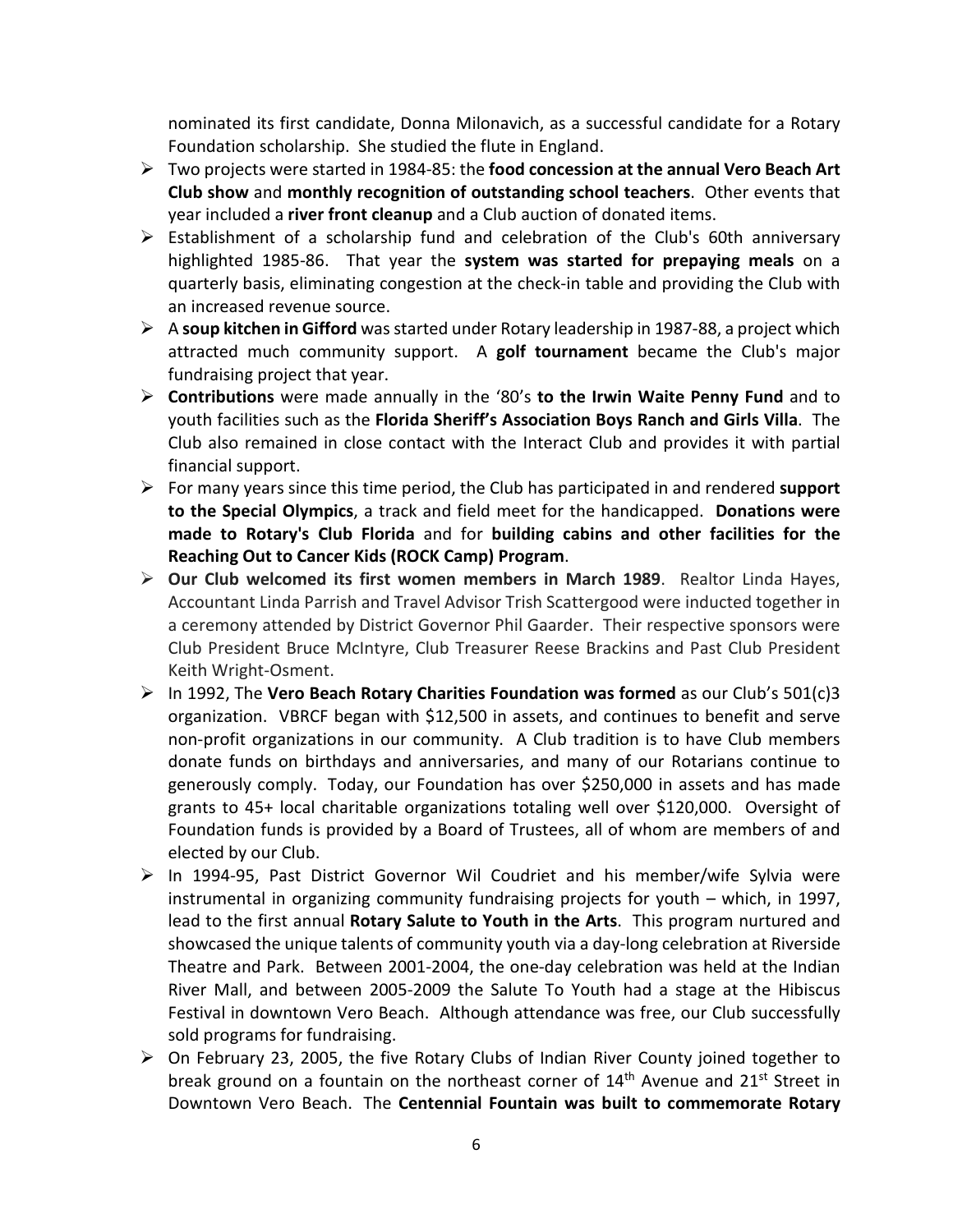**International's 100th anniversary** and revive the original Rotary fountain built on the same site in early 1931. The first Fountain was a public drinking fountain made of coquina rock, erected by the Rotary Club of Vero Beach as a tribute to Charles H. Pettibone, Doctor of Divinity and retired Congregational Minister from Denver, Colorado. Dr. Pettibone was instrumental in the organization of both the Community Church and the first Rotary club in Vero Beach, serving as the first minister of the Community Church in 1924 and as the first president of the Rotary Club of Vero Beach, chartered on June 9, 1926. He remained a member of the Club until his passing in May 1929. A dedication of the original fountain, faced with a plaque honoring Dr. Pettibone, took place on March 20, 1931. The Fountain served faithfully for over thirty years. It was demolished in July 1962 due to the deterioration of the coquina rock and disuse. In its place, a new plaque reading "C.H. Pettibone, D.D." was placed on a small stone marker. This original plaque is a permanent part of the Centennial Fountain on the east side of the water basin. Daniel Fourmont, serving his first Presidency of our Club in 2004-05, co-chaired the Centennial Fountain Committee, which was responsible for raising funds to build the Fountain.

 In 2006 and 2007, our Club was the sponsor of **two Habitat for Humanity homes**. Our Club's Foundation provided the funding for the houses, and many hours were volunteered over several months by a dozen of our members to build these two homes.

During the last 20 years, the Club has organized many fundraising activities, which in turn has allowed our Club to continue contributing to many different local charities as beneficiaries of our events. Some of these fundraisers have included The Nautical Flea Market (2010-2014), the Hollywood Gala (2015), and the Twisted Tail Ribfest (2016-2018).

## **TODAY**

Our Club (*Vero's 1st Club*) continues to be very active with many different projects that benefit our community, including the following examples:

- Dick Carlin established a **vocational program with Indian River State College** (IRSC) which mentors select, high achieving students and connects them to people in our Club and community to help them advance their careers (it also operates as a grass-roots Rotaract program for our Club). We provide scholarships to IRSC for their Student Expo, and assist them with their **Speed Networking Program**. Rotarians from our Club also give "talks" to the students in select classes offered at IRSC.
- Our Club combined efforts with other Rotary Clubs in our community to erect strategically located signs that promote water quality in the lagoon in and around Vero Beach. The program is called the **Rotary Initiative for Submerged Seagrass Awareness** (RISSA). Larry Parks from our Club was instrumental in affixing hundreds and hundreds of oyster shells to mats, which were placed in the lagoon near the Moorings in Vero Beach. As live oysters spawn, the eggs attach to the oyster shells and create more oysters. And, with each new oyster filtering as many as 50 gallons of water daily, the project proved to be quite successful – both in improving the water clarity and quality, and in educating the public.